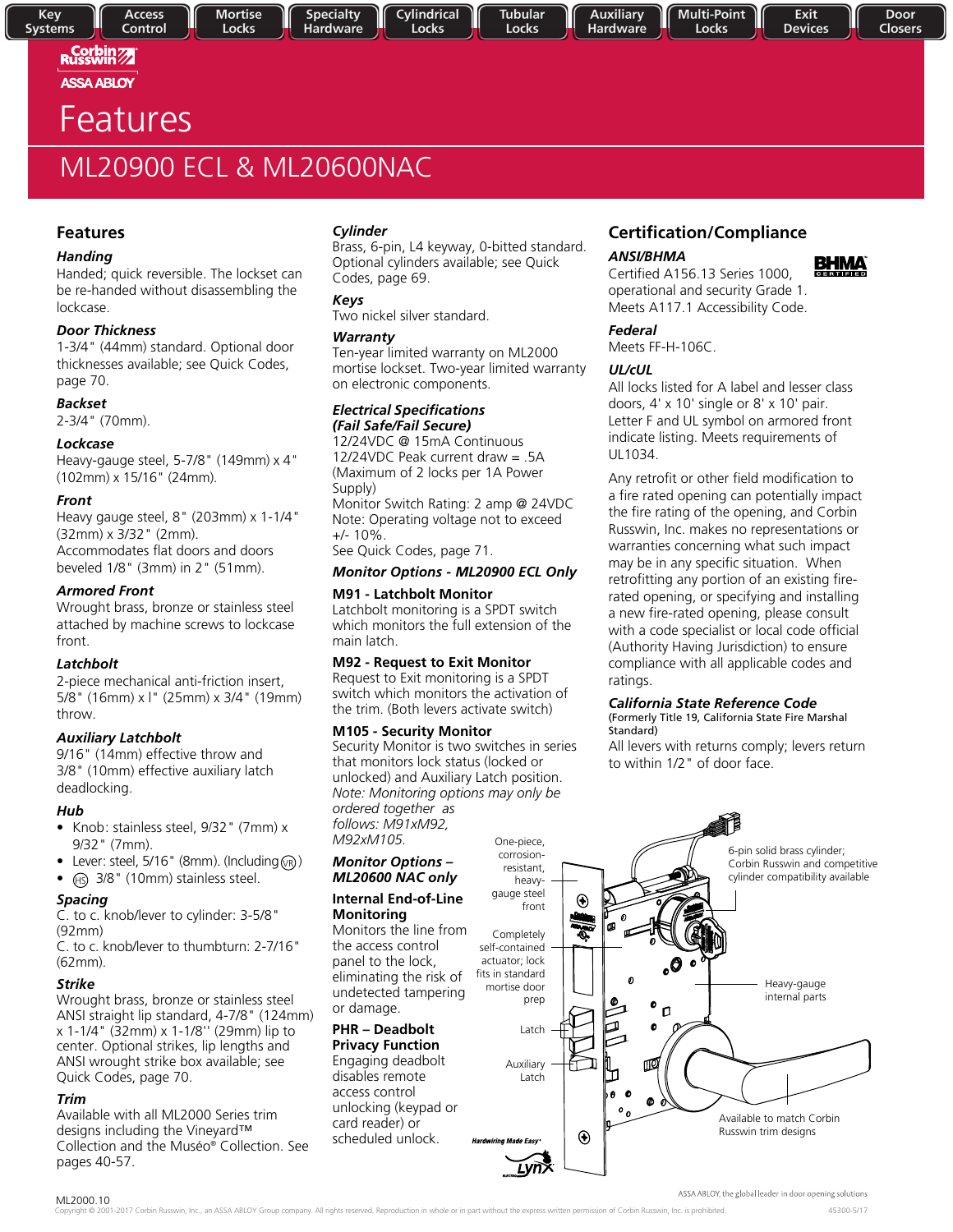

## **ML20900 ECL Series Electrified Mortise Lockset**

## **Simplicity**

Combine simplicity and access control with the Corbin Russwin ML20900 ECL series electrically controlled mortise lock. Utilizing the proven ML2000 Series mortise lockset with the patented quick reversible latchbolt, the ML20900 series provides remote locking and unlocking. The electrified lock can be installed in a standard mortise prep with slight modification by door manufacturer. The ML20900 ECL is ideal for use where increased security is necessary at all times, such as tenant space, pharmacies, computer rooms, and high security areas.

## **Security**

In applications where increased security is required, look no further than the ML2000VR Vandal Resistant Trim. This cast stainless steel trim features tapered edges, double through bolts, torx-pin tamper resistant screws and the lever remains attached to the escutcheon when the spindle is broken.

## **Aesthetics**

Access control doesn't mean a loss of visual appeal. The Vineyard™ Collection and the Muséo® Collection feature beautifully designed levers, perfect for high-profile applications where pleasing aesthetics is a must.

## **Additional Features**

- Mechanical key override
- Patented Quick Reversible latchbolt, Patent # 6,349,982

## **Featuring EcoFlex™ Technology\*:**

- Reduces energy consumption up to 96%, as certified by GreenCircle
	- Lower operating costs
	- Assists with load reduction in optimizing energy performance credit in LEED
	- Reduces number of power supplies required
- Field configurable to fail-safe or failsecure
- Operates from 12-24VDC, offering greater flexibility in system design
- Innovative actuator design provides superior reliability
	- Higher performance and reduced maintenance
	- Ability to have longer cable runs without negatively impacting lock function
	- Reduces risk of voltage drops and eliminates inductive kickback
- Lower total cost of ownership
- **\* Patent Pending**

## **Typical Application**

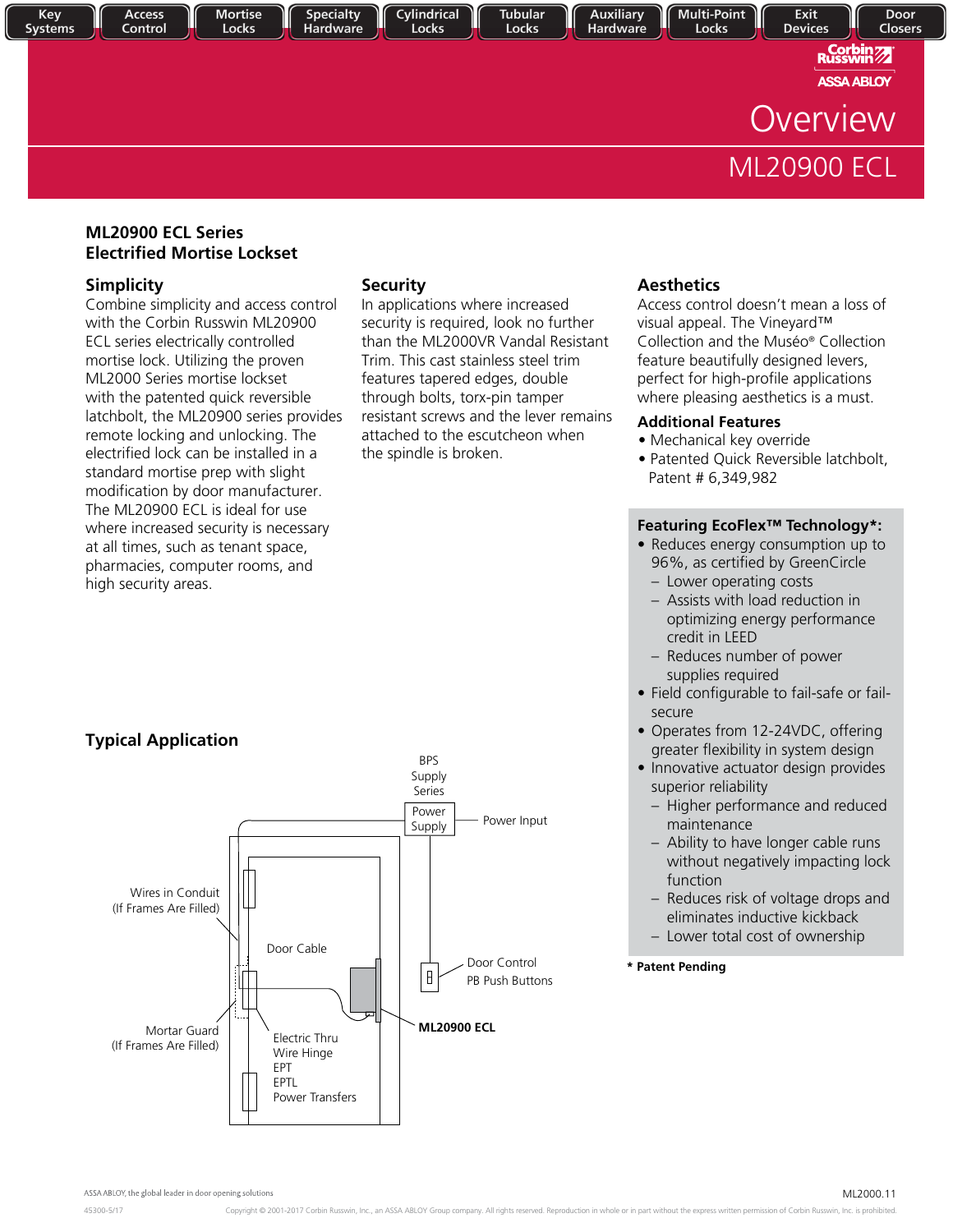### Key **Auxiliary Multi-Point Access Mortise Specialty** Cylindrical **Tubular** Exit Door Control **Systems** Locks Hardware Locks Locks **Hardware** Locks **Devices** Closers **Russwin ASSA ABLOY** Typical System Components (For Reference Only) ML20900 ECL



## **Operation:**

Free egress at all times. Door is locked at all times preventing entry from the stairwell to a floor. Fire alarm activation will allow re-entry from the stairwell to the floor. Power failure will allow re-entry from the stairwell to the floor.

## **Controlled Entry With Alarm**



## **Operation:**

Free egress at all times. User exits through the door which triggers the M92 switch which shunts the alarm. Door is locked at all times preventing unauthorized entry. Authorized entry is permitted by presenting a valid user card. Forced entry will trigger M91 switch and activate alarm. Alarm is deactivated by a valid user card.

## **Tower Stairwell Access Control on Employee Entrance**



## **Operation:**

Free egress at all times. Door is locked at all times preventing unauthorized entry. Authorized entry is permitted by presenting a valid user card.



ElectroLynx®, a system of universal Molex® plug-in connectors and standardized color-coded wiring, makes installing electrified doorway components a snap!



## **Lock Schematics**

돈



Red +

Black -

White

Green Orange

AC/DC

 $\{M92$ 



**Power Leads x M91 (Latchbolt Monitor)**



## **Power Leads x M105 (Security Monitor)**

NO ÑČ



## **Consult factory for electrical system layouts, riser and wiring diagrams.**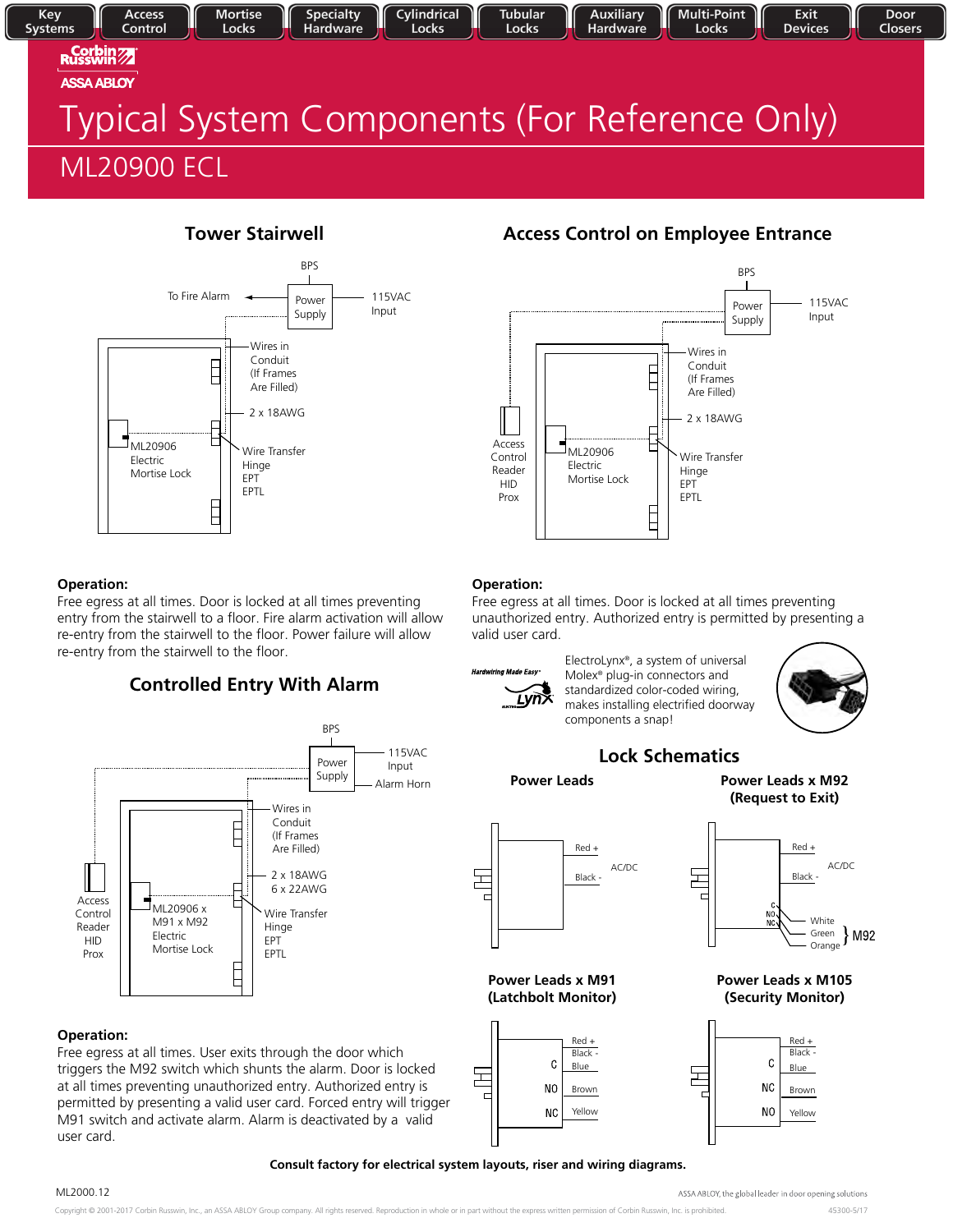

## **Fail Safe**

The following functions are unlocked when power is off and locked when the power is on.

| <b>Outside</b> | Inside | <b>Series/Function</b>                    | <b>Description</b>                                                                                                                                                                                               |
|----------------|--------|-------------------------------------------|------------------------------------------------------------------------------------------------------------------------------------------------------------------------------------------------------------------|
|                |        | ML20907 x SAF<br>$(VR)$ (HS)              | • Latchbolt by grip either side, unless outside grip is locked by energizing lock.<br>• Inside grip always free.<br>• Auxiliary latch deadlocks latchbolt.                                                       |
|                |        | ML20915 x SAF<br>$(\overline{VR})$ $(HS)$ | • Latchbolt by grip either side, unless both grips are locked by energizing lock.<br>• Auxiliary latch deadlocks latchbolt.                                                                                      |
| A01            |        | ML20914 x SAF<br>$(VR)$ $(HS)$            | • Latchbolt by grip either side, unless both grips are locked by energizing lock.<br>• Latchbolt by key outside when lock is energized.<br>• Auxiliary latch deadlocks latchbolt.                                |
| A01            | A01    | ML20932 x SAF<br>$(VR)$ $(HS)$            | • Latchbolt by grip either side, unless both grips are locked by energizing lock.<br>• Latchbolt by key inside or outside when lock is energized.<br>· Auxiliary latch deadlocks latchbolt.                      |
| A01            |        | ML20906 x SAF<br>(HS)<br>(VR)             | • Latchbolt by grip either side, unless outside grip is locked by energizing lock.<br>• Latchbolt by key outside when lock is energized.<br>• Inside grip always free.<br>• Auxiliary latch deadlocks latchbolt. |

## **Fail Secure**

The following functions are locked when power is off and unlocked when the power is on.

| <b>Outside</b> | <b>Inside</b>                                           | <b>Series/Function</b>                    | <b>Description</b>                                                                                                                                                                                                                                  |
|----------------|---------------------------------------------------------|-------------------------------------------|-----------------------------------------------------------------------------------------------------------------------------------------------------------------------------------------------------------------------------------------------------|
|                |                                                         | ML20907 x SEC<br>$(P)$ $(HS)$             | • Latchbolt by grip either side only when lock is energized.<br>· Outside grip locked when lock is not energized.<br>• Inside grip always free.<br>• Auxiliary latch deadlocks latchbolt.                                                           |
|                |                                                         | ML20915 x SEC<br>$(P)$ $(HS)$             | • Latchbolt by grip either side only when lock is energized.<br>· Both grips locked when lock is not energized.<br>· Auxiliary latch deadlocks latchbolt.                                                                                           |
| A01            |                                                         | ML20914 x SEC<br>$(\overline{VR})$ $(HS)$ | • Latchbolt by grip either side only when lock is energized.<br>• Both grips locked when lock is not energized.<br>• Latchbolt by key outside when lock is not energized.<br>· Auxiliary latch deadlocks latchbolt.                                 |
| A01            | A01                                                     | ML20932 x SEC<br>$(P)$ $(HS)$             | • Latchbolt by grip either side only when lock is energized.<br>· Both grips locked when lock is not energized.<br>• Latchbolt by key inside or outside when lock is not energized.<br>• Auxiliary latch deadlocks latchbolt                        |
| A01            |                                                         | ML20906 x SEC<br>$(VR)$ $(HS)$            | • Latchbolt by grip either side only when lock is energized.<br>• Outside grip locked when lock is not energized.<br>• Latchbolt by key outside when lock is not energized.<br>• Inside grip always free.<br>· Auxiliary latch deadlocks latchbolt. |
|                | ASSA ABLOY, the global leader in door opening solutions |                                           | Indicates function availability in ML2000HS.<br>(HS)<br>ML2000.13<br>(VR) Indicates function available in Vandal Resistant Trim                                                                                                                     |

45300-5/17 Copyright © 2001-2017 Corbin Russwin, Inc., an ASSA ABLOY Group company. All rights reserved. Reproduction in whole or in part without the express written permission of Corbin Russwin, Inc. is prohibited. (VR) Indicates function available in Vandal Resistant Trim.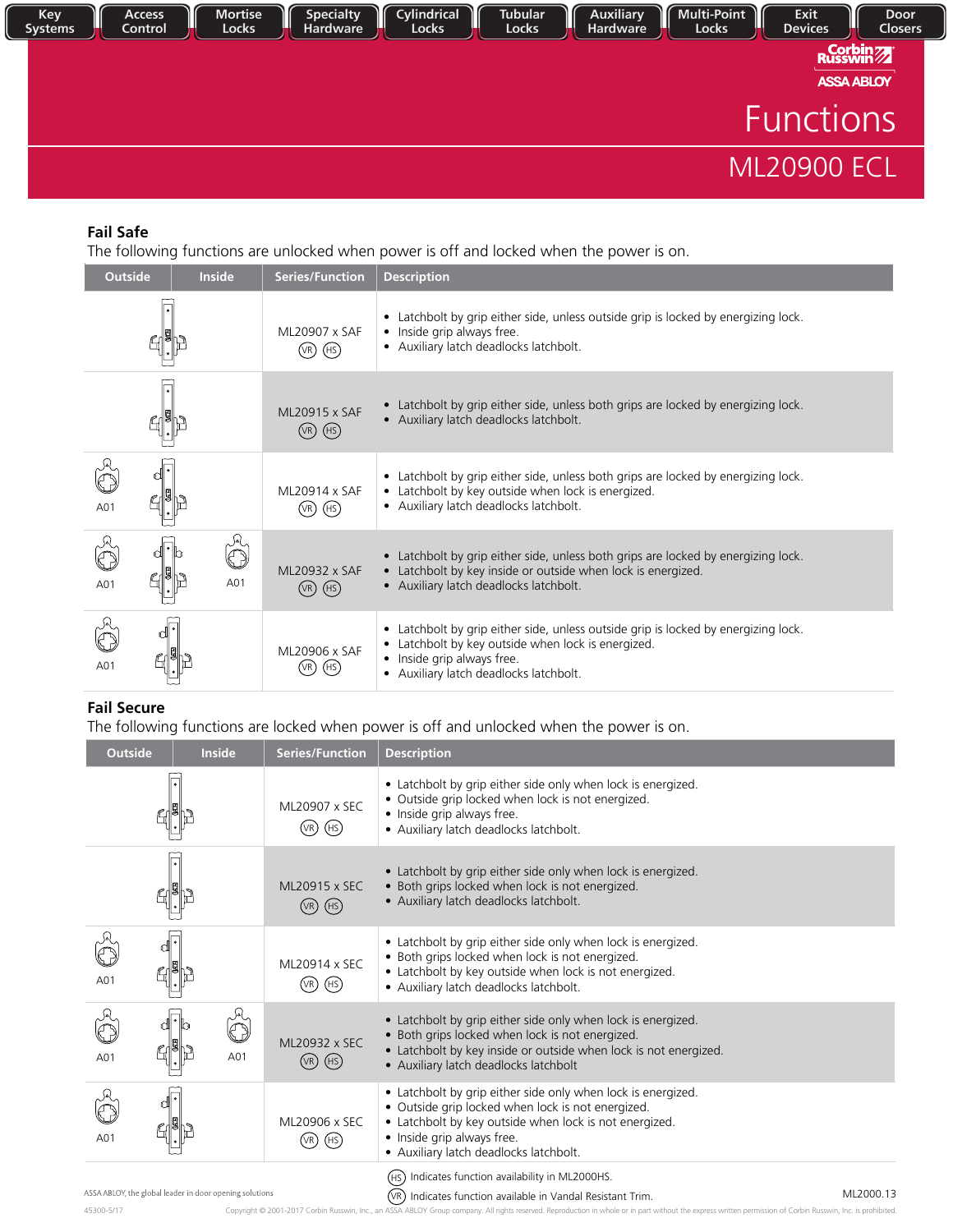

## **Ordering Examples - ML2000 Series The State of Where to find a Video State of State State State State State State State State State State State State State State State State State State State State State State State State**









**ordering information and Quick Codes**

| ML2000 Series/Function      | 5-9   |
|-----------------------------|-------|
| ML20900 ECL Series/Function | 13    |
| Trim Designs                | 14-54 |
| Cylinder and Keying         | 69    |
| Finish                      | 69    |
| <b>Strikes</b>              | 70    |
| Miscellaneous Options       | 70    |
| Door Thickness              | 70    |
| Handing                     | 71    |

*Note: Arrow indicates secure side of door.*

## **Stock Order**

|     | Quantity   Series/Function | <b>Trim</b> | <b>Finish</b> | <b>Hand</b> |
|-----|----------------------------|-------------|---------------|-------------|
| 100 | MI 2055                    | LWA         | 626           | <b>RHR</b>  |
| 50  | <b>ML2055HS</b>            | SST         | 626           | I HR        |

## **Split Trim / Finish Order**

| Quantity | Series/         |                | <b>Trim</b>   | <b>Finish</b>  | <b>Hand</b>   |            |
|----------|-----------------|----------------|---------------|----------------|---------------|------------|
|          | <b>Function</b> | <b>Outside</b> | <b>Inside</b> | <b>Outside</b> | <b>Inside</b> |            |
| 12       | ML2055          | <b>LWA</b>     | <b>GRC</b>    | 626            | 625           | <b>RHR</b> |
| 6        | <b>ML2055HS</b> | <b>SST</b>     |               | 626            | 606           | LHR        |
| 12       | ML2055          | <b>ZSL</b>     |               | 626            | 625           | <b>RHR</b> |
| 24       | ML2051          | <b>MSG</b>     |               | 605            | 625           | LH         |
| 12       | ML2055          | 102U           |               | 626            | 606           | <b>RHR</b> |
| 24       | ML2051          | 122R           | 110R          | 605            | 625           | LН         |

## **Contract / Detailed Order**

| Quantity | <b>Keyset</b> | Series/<br><b>Function</b> | <b>Trim</b> | <b>Finish</b> | <b>Hand</b> | <b>Door</b><br><b>Thickness</b> | <b>Optional</b><br><b>Strike</b> | Misc.<br><b>Options</b> | <b>Optional</b><br><b>Cylinder</b> | <b>Keying</b> |
|----------|---------------|----------------------------|-------------|---------------|-------------|---------------------------------|----------------------------------|-------------------------|------------------------------------|---------------|
| 24       | AA1           | ML2055                     | LWA         | 626           | <b>RHR</b>  | D <sub>2</sub> 14               | <b>SA200</b>                     | M17-M26                 | С7                                 | VKC3          |
| 12       | AA1           | <b>ML2055HS</b>            | SST         | 626           | <b>LHR</b>  | D <sub>2</sub> 14               | <b>SS200</b>                     | M07                     | C <sub>6</sub>                     | VKC1          |
| b        | AA1           | <b>ML2055VR</b>            | <b>NSV</b>  | 630           | <b>RH</b>   | D <sub>2</sub> 14               | SS114                            | M17                     | <b>PCHS</b>                        | VKC1          |

## **Working Trim Only**

| Quantity | <b>Function Only</b> | <b>Trim</b> | <b>Finish</b> | Hand <sup>1</sup> | Door Thickness   Misc. Options |                 |
|----------|----------------------|-------------|---------------|-------------------|--------------------------------|-----------------|
| b        | ML2055               | LWA         | 626           | <b>RHR</b>        | D <sub>2</sub> 14              | M31             |
|          | <b>ML2055HS</b>      | SST         | 626           | LHR               | D <sub>2</sub> 14              | M <sub>31</sub> |
|          | <b>ML2055VR</b>      | <b>NSV</b>  | 630           | <b>RH</b>         | D <sub>2</sub> 14              | M31             |

(Includes grip and spindle, rose or escutcheon, thumbturn lever, emergency key plate, adapters and screws)

ASSA ABLOY, the global leader in door opening solutions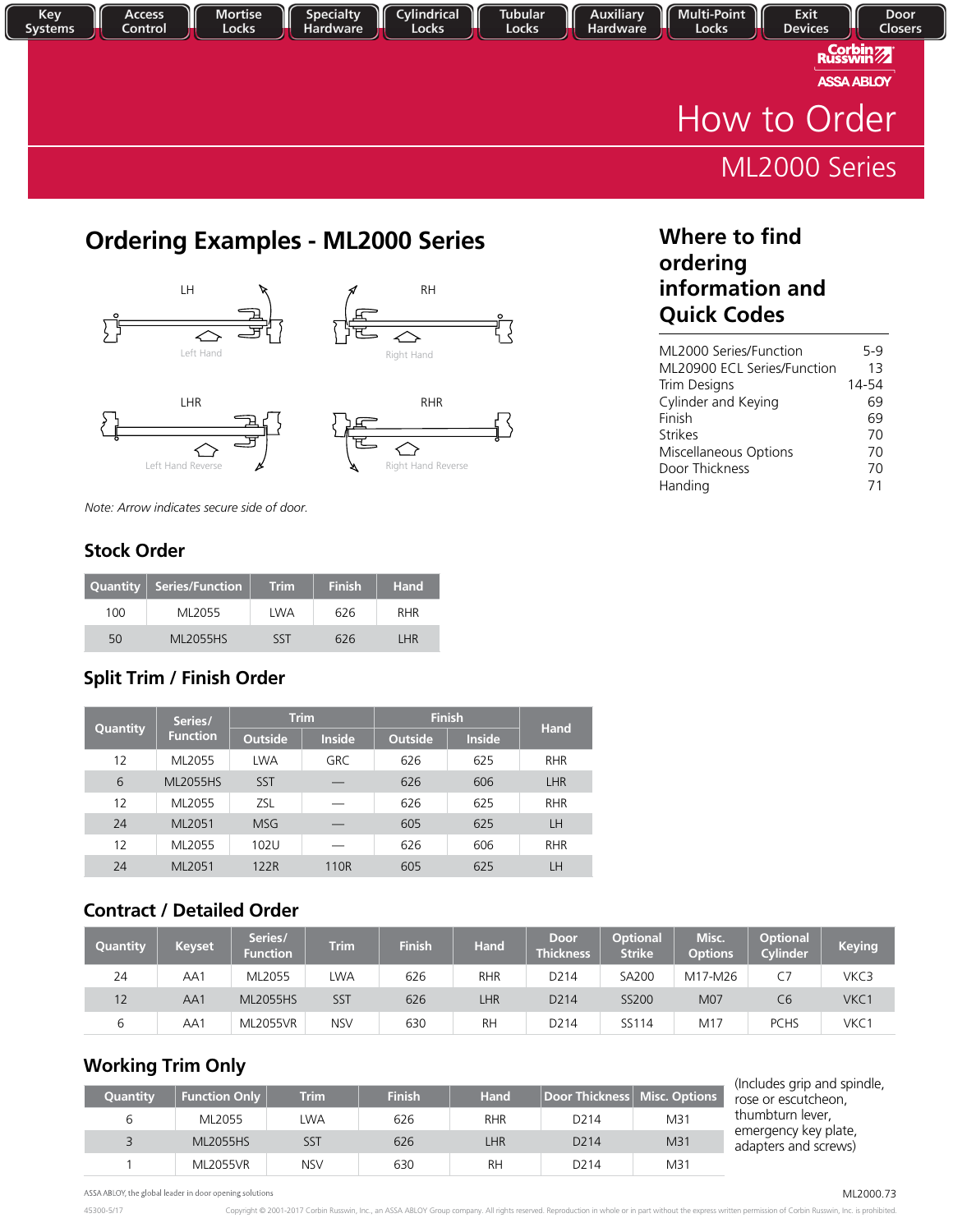| Key<br><b>Systems</b> | <b>Access</b><br>Control              | <b>Mortise</b><br>Locks | <b>Specialty</b><br>Hardware | Cylindrical<br>Locks                                                 | <b>Tubular</b><br>Locks | Auxiliary<br>Hardware | Multi-Point<br>Locks | Exit<br><b>Devices</b> | Door<br><b>Closers</b> |
|-----------------------|---------------------------------------|-------------------------|------------------------------|----------------------------------------------------------------------|-------------------------|-----------------------|----------------------|------------------------|------------------------|
|                       | <b>Corbin 27</b><br><b>ASSA ABLOY</b> |                         |                              |                                                                      |                         |                       |                      |                        |                        |
|                       | How To Order                          |                         |                              |                                                                      |                         |                       |                      |                        |                        |
|                       | ML2000 Series and ML20900 ECL         |                         |                              |                                                                      |                         |                       |                      |                        |                        |
|                       |                                       |                         |                              | Lock Only (Includes lock case, armored front, strike and screw pack) |                         |                       |                      |                        |                        |

| Quantity | Series/<br><b>Function</b> | Trim* | <b>Finish</b> | <b>Hand</b> | <b>Door</b><br><b>Thickness</b> | <b>Optional</b><br><b>Strike</b> | Misc.<br><b>Options</b> | *TRIM KEY<br>KK Knob x Knob                                    |
|----------|----------------------------|-------|---------------|-------------|---------------------------------|----------------------------------|-------------------------|----------------------------------------------------------------|
| 6        | ML2055                     | LL    | 626           | <b>RHR</b>  | D138                            | SS078                            | M17                     | LL Lever x Lever<br>LK Lever x Knob                            |
|          | <b>ML2055HS</b>            | KK    | 626           | <b>LHR</b>  | D <sub>2</sub> 14               | <b>SA200</b>                     | M29                     | KL Knob x Lever<br>HL Lever Inside Only<br>HK Knob Inside Only |

## **Ordering Examples - ML20900 ECL Series**

## **Lock Only (Includes lock case, armored front, strike and screw pack)**

| <b>Quantity</b> | Series/<br><b>Function</b> | Trim* | <b>Finish</b> | <b>Hand</b> | Fail Safe/<br><b>Fail Secure</b> | Misc.<br><b>Options</b> |
|-----------------|----------------------------|-------|---------------|-------------|----------------------------------|-------------------------|
| b               | ML20914                    |       | 626           | <b>RHR</b>  | SAF                              | M105                    |

| *TRIM KEY            |
|----------------------|
| KK Knob x Knob       |
| LL Lever x Lever     |
| LK Lever x Knob      |
| KL Knob x Lever      |
| HL Lever Inside Only |
| HK Knob Inside Only  |

## **Contract / Detailed Order**

| Quantity | Keyset | Series,<br>Function | <b>Trim</b> | Finish | <b>Hand</b> | Fail Safe/<br><b>Fail Secure</b> | Misc.Options | <b>Optional</b><br><b>Cylinder</b> | Keying |
|----------|--------|---------------------|-------------|--------|-------------|----------------------------------|--------------|------------------------------------|--------|
|          | AA1    | ML20914             | LWA         | 626    | <b>RHR</b>  | SEC                              | M20          | 70                                 | VKC3   |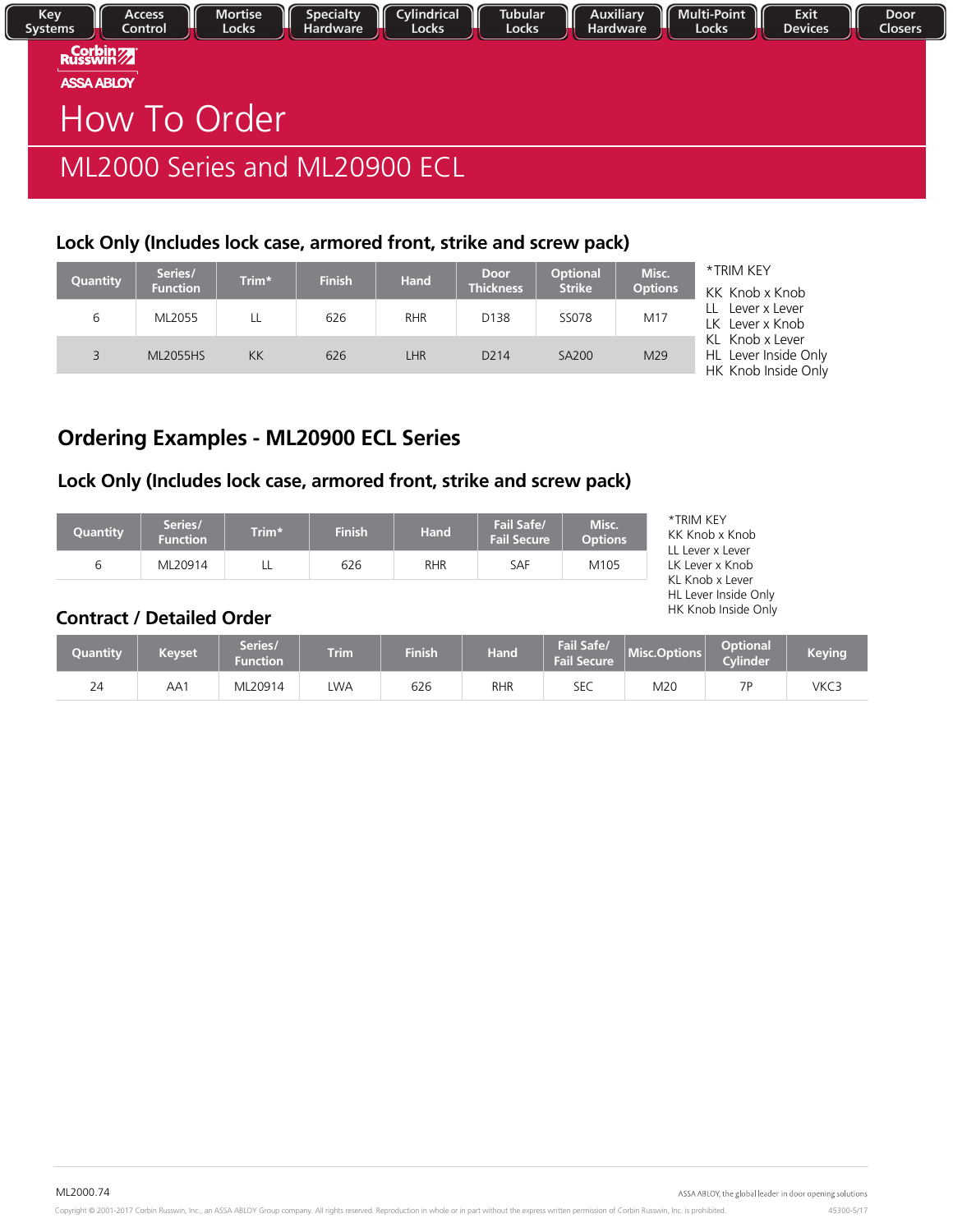Cylindrical **Tubular** Locks Locks

Auxiliary Hardware Multi-Point<br>Locks

Door Closers

**Russwin ASSA ABLOY** 

# Quick Codes

# ML2000 Series Series, ML20900 ECL and ML20600 NAC

**Specialty** 

Hardware

## **Cylinder and Keying**

| <b>Description</b>                                                                            | <b>Specify</b>    |
|-----------------------------------------------------------------------------------------------|-------------------|
| Conventional 6-pin ®®                                                                         | (standard)        |
| Conventional 7-pin ®®                                                                         | 7P                |
| Less cylinder(s) ®®                                                                           | LC                |
| IC 6-pin HO B                                                                                 | C6                |
| IC 6-pin with temporary construction core $\circledast$                                       |                   |
| Red                                                                                           | CT <sub>6R</sub>  |
| Blue                                                                                          | CT6B              |
| Green                                                                                         | CT <sub>6</sub> G |
| IC 6-pin less core <sup>6</sup>                                                               | CL <sub>6</sub>   |
| SFIC 6-pin with SFIC disposable temporary core <sup>1</sup> ® <sup>®</sup>                    | CT6SD             |
| SFIC 6-pin with Less Core <sup>1</sup> ® <sup>®</sup>                                         | CLS6              |
| IC 7-pin <sup>⊕</sup>                                                                         | C <sub>7</sub>    |
| IC 7-pin with temporary construction core $\circledR\circledR$                                |                   |
| Red                                                                                           | CT7R              |
| Blue                                                                                          | CT7B              |
| Green                                                                                         | CT7G              |
| IC 7-pin less core <sup>16</sup>                                                              | CL7               |
| SFIC 7-pin with SFIC disposable temporary core <sup>1</sup> ® <sup>®</sup>                    | CT7SD             |
| SFIC 7-pin with Less Core <sup>1</sup> ®®                                                     | CLS7              |
| Security ® <sup>®</sup>                                                                       | <b>HS</b>         |
| Security IC ®®                                                                                | <b>CHS</b>        |
| Access 3 - Patented ®®                                                                        | AP                |
| Access 3 - Security $\circledR$                                                               | AS                |
| Access 3 - High Security $\circledR\circledR$                                                 | AHS               |
| Access 3 IC - Patented <sup>6</sup>                                                           | <b>ACP</b>        |
| Access 3 IC - Security $\circledR\circledR$                                                   | ACS               |
| Access 3 IC- High Security $\circledast\circledast$                                           | <b>ACHS</b>       |
| UL IC 6-Pin Housing Less Core                                                                 | CL6AH             |
| UL IC 6-Pin Housing with Disposable Core                                                      | <b>CTAHD</b>      |
| UL IC 6-Pin Housing with (Red/Blue/Green) Temporary                                           | CT6AH(R/B/G)      |
| <b>Construction Core</b>                                                                      |                   |
| Pyramid High Security Fixed Core 80                                                           | <b>PHS</b>        |
| Pyramid High Security IC ®®                                                                   | <b>PCHS</b>       |
| Pyramid IC Less Core <sup>19</sup>                                                            | <b>CLP</b>        |
| Pyramid with temporary $\circledast\circledast$<br>construction core                          | <b>CTP</b>        |
| Pyramid Security $\circledcirc\circ$                                                          | PS                |
| Pyramid Security IC <sup>⊕</sup>                                                              | <b>PCS</b>        |
| Pyramid Disposable Core ®®                                                                    | <b>CTPD</b>       |
| 6-Pin Disposable Core <sup>1999</sup>                                                         | CT6D              |
| 7-Pin Disposable Core <sup>(1</sup>                                                           | CT7D              |
| Master ring <sup>2</sup> $\circledR$                                                          | <b>MR</b>         |
| Blockout function cylinder ®®                                                                 | <b>BO</b>         |
| Flex head cylinder, 6-pin (sectional trim)                                                    | FX6               |
| Flex head cylinder, 7-pin (sectional trim)                                                    | FX7               |
| Flex head cylinder, master ring <sup>2</sup>                                                  | <b>FXM</b>        |
| (sectional trim)<br>Plug only to show, 6-pin (concealed shell; M and R                        | PO <sub>6</sub>   |
| escutcheons only, single cylinder only)<br>Plug only to show, 7-pin (concealed shell; M and R |                   |
| escutcheons only, single cylinder only)                                                       | PO <sub>7</sub>   |
| Plug only, less cylinder                                                                      | PO-LC             |

| <b>Description</b>                                                                  | <b>Specify</b>                |
|-------------------------------------------------------------------------------------|-------------------------------|
| Keyed random <sup>ஞ</sup> <sup>ஞ</sup>                                              | KR                            |
| Construction master keyed (not<br>available for Pyramid) $\circledcirc\circ$        | <b>CMK</b>                    |
| Visual key control (†909                                                            |                               |
| - No keying data stamped on key or<br>cylinder                                      | VKC <sub>0</sub>              |
| - Keys only                                                                         | VKC1                          |
| - Cylinders and keys (not for HS, CHS, PHS,<br>PCHS, AS, ACS, AHS, or ACHS)         | VKC <sub>2</sub>              |
| - Cylinders only (not for HS, CHS, PHS,<br>PCHS, AP, ACP, AS, ACS, AHS or ACHS)     | VKC3                          |
| Concealed key control (CKC) $\circledcirc$                                          |                               |
| - CKC cylinders with VKC keys                                                       | CKC <sub>2</sub>              |
| - CKC cylinders only (not for HS, CHS, PHS,<br>PCHS, AP, ACP, AS, ACS, AHS or ACHS) | CKC3                          |
| 2 keys per lock<br>More than 2 keys                                                 | (standard)<br>KY# (e.g., KY6) |
|                                                                                     |                               |

1. Not available with ML2029.

2. Not available for ML2017, ML2029, ML2000HS or ML2000VR.

## **Finishes**

| ANSI/BHMA 605 (US3)   | (HS)        | <b>Bright Brass</b>                                    |
|-----------------------|-------------|--------------------------------------------------------|
| ANSI/BHMA 606 (US4)   | (HS)        | <b>Satin Brass</b>                                     |
| ANSI/BHMA 611 (US9)   | (HS)        | <b>Bright Bronze</b>                                   |
| ANSI/BHMA 612 (US10)  | (HS)        | Satin Bronze                                           |
| ANSI/BHMA 613 (US10B) | (HS)        | Oxidized Bronze, oil rubbed                            |
| 613E (US10BE)         |             | Dark Oxidized Satin Bronze -<br>Equivalent             |
| 613L                  |             | Dark Oxidized Satin Bronze, Clear<br>Coated            |
| ANSI/BHMA 618 (US14)  |             | <b>Bright Nickel Plated</b>                            |
| ANSI/BHMA 619 (US15)  | (HS)        | Satin Nickel Plated                                    |
| ANSI/BHMA 625 (US26)  | (HS)        | <b>Bright Chromium Plated</b>                          |
| ANSI/BHMA 626 (US26D) |             | Satin Chromium Plated                                  |
| 626C                  |             | Satin Chromium Plated with<br>MicroShield®             |
| ANSI/BHMA 629 (US32)  | (HS)        | <b>Bright Stainless Steel</b>                          |
| ANSI/BHMA 630 (US32D) | (VR)<br>HS: | Satin Stainless Steel                                  |
| 630C                  |             | Satin Stainless Steel with<br>MicroShield <sup>®</sup> |
| 722                   |             | Black Oxidized Bronze, oil rubbed                      |
|                       |             |                                                        |

Indicates cylinder is available with ML2000HS lockset

Indicates availability with ML200VR lockset

ML2000.76